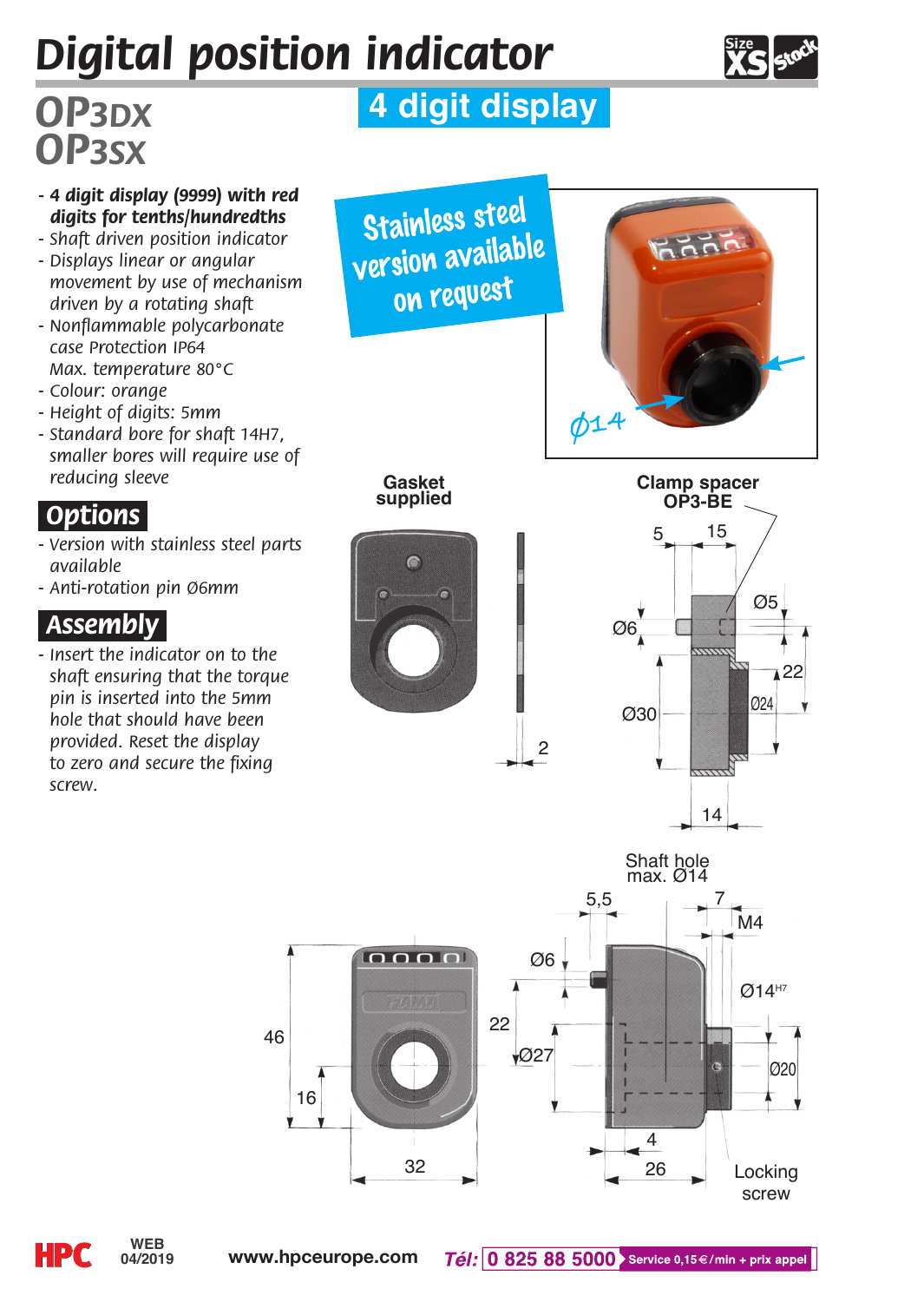## *OP3dx OP3sx*







#### *DISCOUNTS*

| $Qty = 1 + 5 +$ |  | $+10$                      |
|-----------------|--|----------------------------|
|                 |  | Disc. List -15% On request |

|                    |                         | <b>Pitch</b>   | <b>Display</b><br>after one | Max.<br>speed | Counting      | Stock* | Price each |
|--------------------|-------------------------|----------------|-----------------------------|---------------|---------------|--------|------------|
| <b>Part number</b> | <b>View</b>             | (mm)           | turn (mm)                   | (rpm)         | direction     |        | $1$ to $4$ |
| OP3-A10-DX         | Α                       |                | 0010                        | 300           | clockwise     | ✓      | 66.11 €    |
| $OP3-A20-DX$       | A                       | 2              | 0020                        | 300           | clockwise     | ✓      | €<br>66.11 |
| OP3-A40-DX         | A                       | 4              | 0040                        | 250           | clockwise     | v      | 66.11<br>€ |
| OP3-A50-DX         | A                       | 5              | 0050                        | 200           | clockwise     | ✓      | €<br>66.11 |
| OP3-A100-DX        | $\overline{A}$          | 10             | 0100                        | 150           | clockwise     | ✓      | €<br>66.11 |
| $OP3-B10-DX$       | B                       | 1              | 0010                        | 300           | clockwise     | ✓      | €<br>66.11 |
| $OP3-B20-DX$       | B                       | 2              | 0020                        | 300           | clockwise     | ✓      | €<br>66.11 |
| OP3-B40-DX         | B                       | 4              | 0040                        | 250           | clockwise     | ✓      | €<br>66.11 |
| OP3-B50-DX         | B                       | 5              | 0050                        | 200           | clockwise     | ٠      | €<br>66.11 |
| OP3-B100-DX        | B                       | 10             | 0100                        | 150           | clockwise     |        | €<br>66.11 |
| OP3-A10-SX         | A                       | 1              | 0010                        | 300           | anticlockwise | ✓      | €<br>66.11 |
| OP3-A20-SX         | A                       | $\overline{2}$ | 0020                        | 300           | anticlockwise |        | €<br>66.11 |
| <b>OP3-A40-SX</b>  | $\overline{A}$          | $\overline{4}$ | 0040                        | 250           | anticlockwise | v      | €<br>66.11 |
| OP3-A50-SX         | A                       | 5              | 0050                        | 200           | anticlockwise | ٠      | €<br>66.11 |
| OP3-A100-SX        | A                       | 10             | 0100                        | 150           | anticlockwise | ✓      | €<br>66.11 |
| OP3-B10-SX         | B                       | 1              | 0010                        | 300           | anticlockwise |        | 66.11<br>€ |
| OP3-B20-SX         | B                       | $\overline{2}$ | 0020                        | 300           | anticlockwise |        | €<br>66.11 |
| OP3-B40-SX         | $\overline{\mathsf{B}}$ | $\overline{4}$ | 0040                        | 250           | anticlockwise |        | €<br>66.11 |
| OP3-B50-SX         | B                       | 5              | 0050                        | 200           | anticlockwise |        | €<br>66.11 |
| OP3-B100-SX        | B                       | 10             | 0100                        | 150           | anticlockwise |        | €<br>66.11 |

*\*Depending on availability - Dimensions in mm*

 $Fax:$  0 825 88 6000 Service 0,15 €/min + prix appel